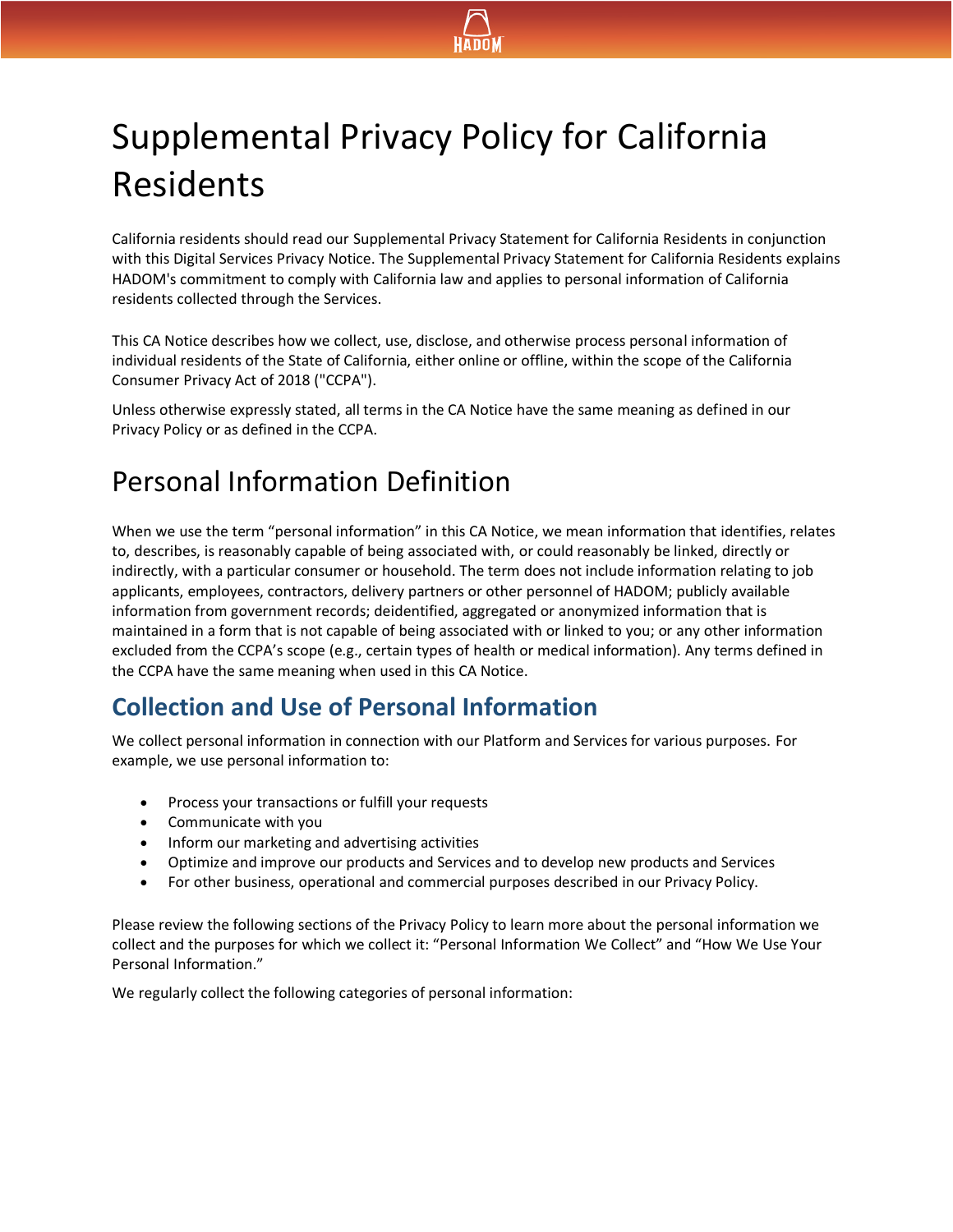| <b>Category of Personal Information Collected</b>                                                                                                                                                                                                     | <b>Categories of Sources</b>                                                                                                                                                                                                                                         |
|-------------------------------------------------------------------------------------------------------------------------------------------------------------------------------------------------------------------------------------------------------|----------------------------------------------------------------------------------------------------------------------------------------------------------------------------------------------------------------------------------------------------------------------|
| Identifiers, such as your name, address, phone number,<br>email address, or other similar identifiers.                                                                                                                                                | Directly from you.<br>Automatically generated or collect<br>during your use of our Platform (e.g<br>by your browser or device).<br>Our affiliates and third parties<br>including third parties you direct to<br>share information with us (e.g., socia<br>networks)  |
| California Customer Records (Cal. Civ. Code §<br>1798.80(e)), such as your name, address, phone<br>number, credit card number or other payment account<br>number (including the three [3] or four [4] digit<br>validation code for your credit card). | Directly from you.<br>Automatically generated or collect<br>during your use of our Platform (e.g<br>by your browser or device).<br>Our affiliates and third parties<br>including third parties you direct to<br>share information with us (e.g., socia<br>networks). |
| Protected Classification Characteristics, such as age,<br>gender or demographic group.                                                                                                                                                                | Directly from you.                                                                                                                                                                                                                                                   |
| Commercial Information, such as your ordering history,<br>record of shopping or purchasing tendencies, and<br>loyalty status or progress.                                                                                                             | Directly from you.<br>Automatically generated or collect<br>during your use of our Platform (e.g<br>by your browser or device).<br>Our affiliates and third parties<br>including third parties you direct to<br>share information with us (e.g., socia<br>networks). |
| Internet/Network Information, such as your browsing<br>history, search history, and information regarding your<br>interaction with the Platform.                                                                                                      | Automatically generated or collected<br>during your use of our Platform (e.g.,<br>by your browser or device).                                                                                                                                                        |

HADOM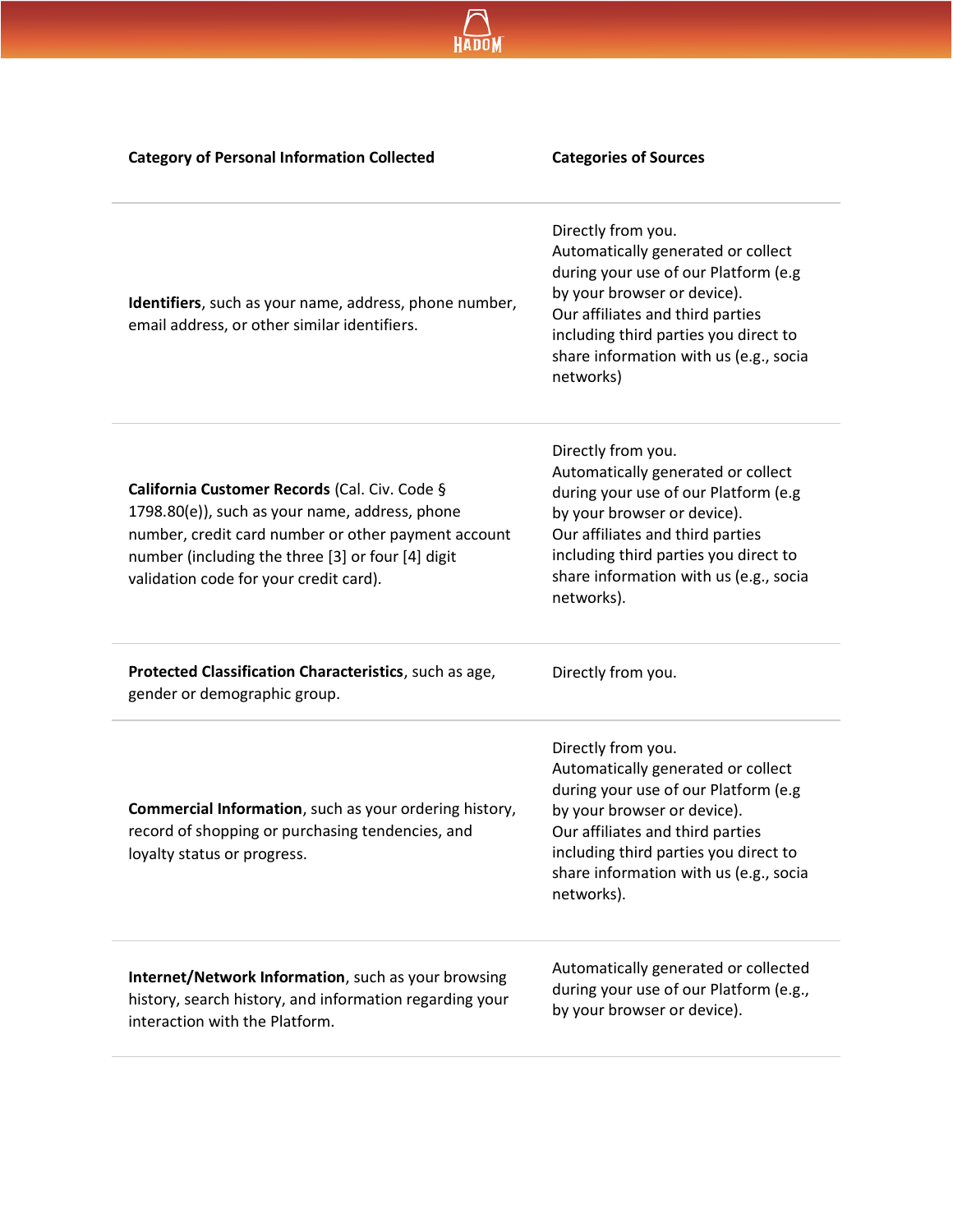| <b>Category of Personal Information Collected</b>                                                                                                                                                           | <b>Categories of Sources</b>                                                                                                                                        |
|-------------------------------------------------------------------------------------------------------------------------------------------------------------------------------------------------------------|---------------------------------------------------------------------------------------------------------------------------------------------------------------------|
| <b>Geolocation Data, such as information about your</b><br>physical location collected from geolocation features on<br>your device, including your IP address and GPS (e.g.,<br>latitude and/or longitude). | Automatically generated or collect<br>during your use of our Platform (e.g.<br>by your browser or device).                                                          |
| Sensory Information, such as recorded calls with our<br>customer care teams.                                                                                                                                | Directly from you.                                                                                                                                                  |
| <b>Inferences</b> , including information generated from your<br>use of the Platform reflecting your preferences.                                                                                           | Automatically generated or collect<br>during your use of our Platform (e.g.<br>information generated or derived from<br>your online browsing and usag<br>activity). |

\**HADOM or service providers performing research on our behalf may collect information through voluntary surveys. The surveys may ask about background and behavior, including demographics information, to help us understand how our consumers use our Platform and Services. This data is collected on a voluntary basis. Anyone can decline to participate in our voluntary surveys.*

#### **Sharing and Disclosure of Personal Information**

As further described in the section called "Our Sharing and Disclosure of Personal Information" in our Privacy Policy, we share personal information with third parties for business purposes, or we may "sell" your personal information to third parties, subject to your right to opt out of those sales (see Exercise Your Right to Opt-out below). The CCPA defines "sell" broadly to include many different types of data disclosures or data sharing to third parties for monetary or other valuable consideration. While HADOM may disclose or otherwise share your personal information with select third parties, we do not sell your data to third parties in the traditional sense of the word, including collecting, compiling and then selling your data to data brokers, data resellers or other similar parties.

The categories of third parties to whom we sell or disclose your personal information for a business purpose include:

- Our affiliates
- Restaurant partners
- Third parties in connection with our enterprise customers, including corporate clients
- Our service providers and contractors, including our delivery partners
- Marketing and promotional partners
- Ad networks and advertising partners
- Analytics providers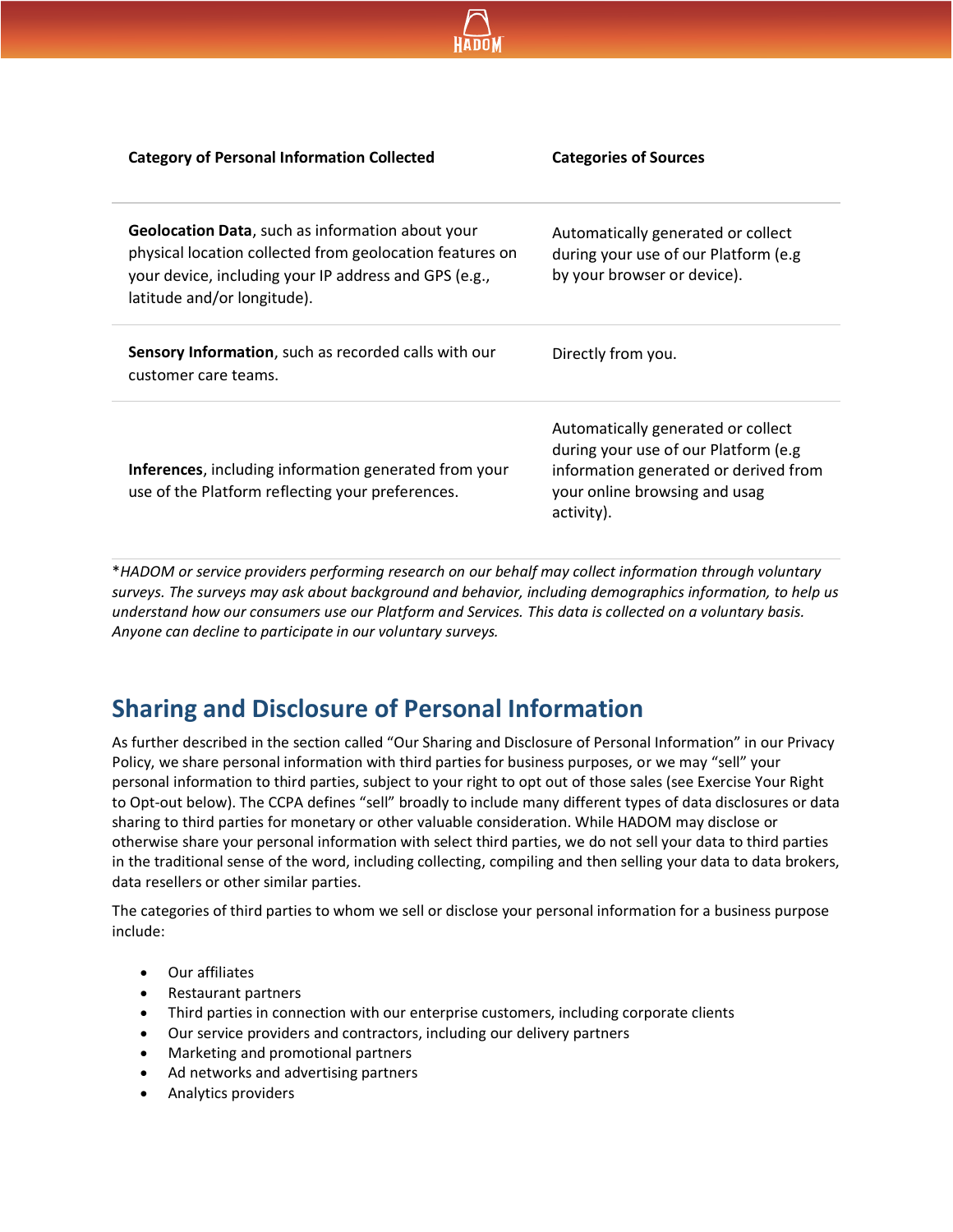

Social networks

We may also disclose personal information to third parties at your direction or upon your request, in connection with a corporate business transaction, or to comply with legal or contractual obligations, as described in our Privacy Policy.

In the last 12 months, we have disclosed for a business purpose all of the categories of personal information we collect, explained in the chart above.

In the last 12 months, we have sold the following categories of personal information to third parties, subject to your settings and preferences and your Right to Opt-out:

- Identifiers, such as your name, email address and similar identifiers
- CA Customer Categories, such as your name, phone number and delivery address
- Commercial Information, such as order history and purchase tendencies

In addition, as is common practice among companies that operate online, we permit third party advertising networks, social media companies and other third party businesses to collect and disclose your personal information (including Internet / Network Information, Geolocation Data, Commercial Information, and Inferences) directly from your browser or device through cookies or tracking technologies when you visit or interact with our websites, use our apps or otherwise engage with us. Please visit the [About our ads](https://www.hadom.com/documents/HADOM_about_our_ads.pdf) policy for more information about how third parties collect information automatically on our websites and other online services and the choices you may have in relation to those practices.

### **Your California Privacy Rights**

As a California resident, you may be able to exercise the following rights (collectively, the "California Privacy Rights") in relation to the personal information about you that we have collected (subject to certain limitations at law):

#### **Pescription**

You have the right to request any or all of the following information relating to your personal information we have collected and disclosed in the last 12 months, upon verification of your identity:

- The specific pieces of personal information we have collected about you;
- The categories of personal information we have collected about you;
- The categories of sources of the personal information;
- The categories of personal information that we have disclosed to third parties for a business purpose, and the categories of recipients to whom this information was disclosed;
- The categories of personal information we have sold (as that term is defined by the CCPA) and the categories of third parties to whom the information was sold; and
- The business or commercial purposes for collecting or selling the personal information.

**Right to Know**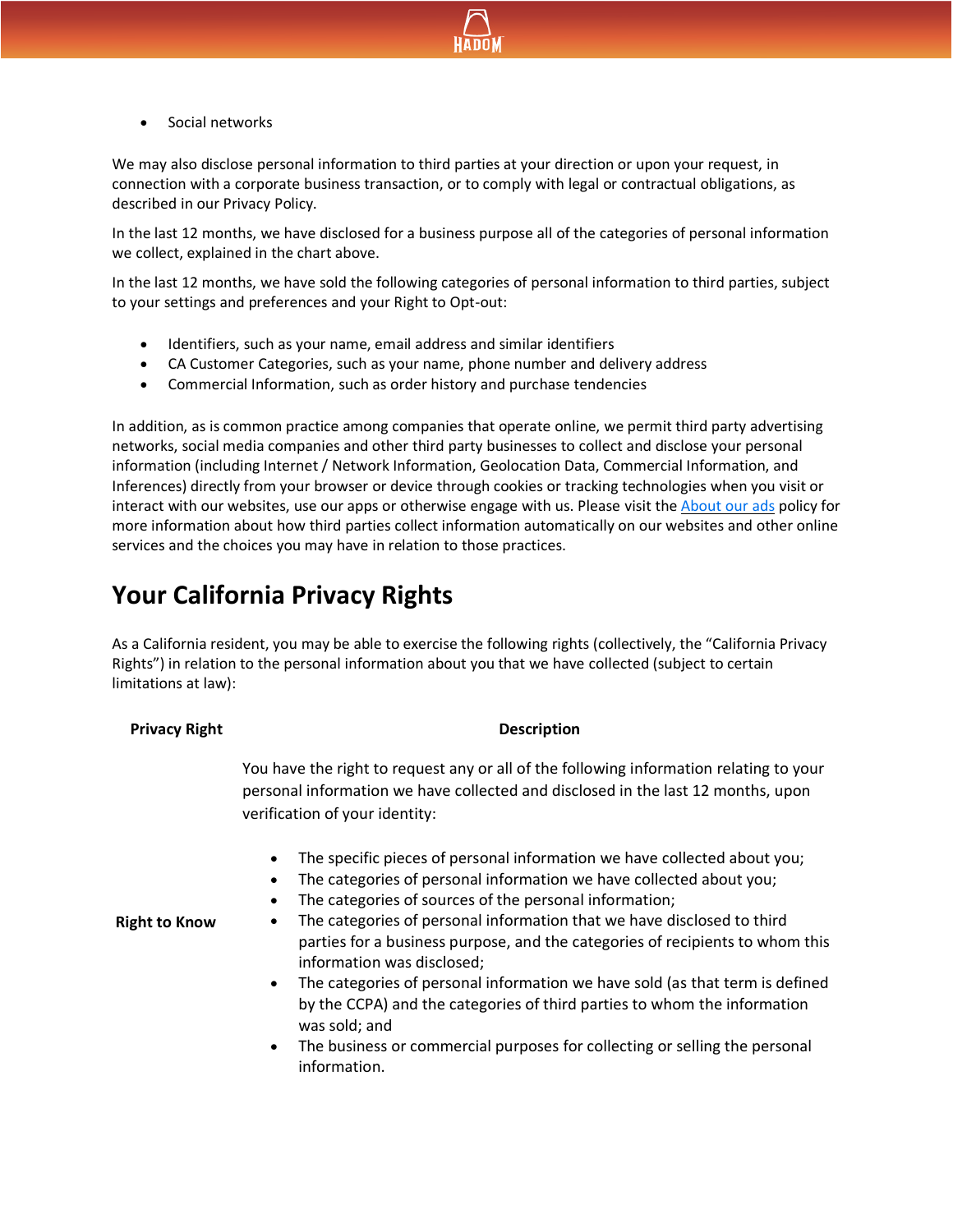

| <b>Privacy Right</b>                          | <b>Description</b>                                                                                                                                                                                                                                                                                                                                                                                                                                                                       |
|-----------------------------------------------|------------------------------------------------------------------------------------------------------------------------------------------------------------------------------------------------------------------------------------------------------------------------------------------------------------------------------------------------------------------------------------------------------------------------------------------------------------------------------------------|
| <b>Right to Delete</b>                        | You have the right to request the deletion of personal information we have collected<br>from you, subject to certain exceptions.                                                                                                                                                                                                                                                                                                                                                         |
|                                               | You have the right to direct us not to sell (as that term is defined by the CCPA)<br>Right to Opt-out personal information we have collected about you to third parties now or in the<br>future.                                                                                                                                                                                                                                                                                         |
| <b>Right to Non-</b><br><b>Discrimination</b> | If you choose to exercise your rights, we will not charge you different prices or<br>provide different quality of services unless those differences are related to your<br>personal information. That is, if the exercise of these rights limits our ability to<br>process personal information (such as in the case of a deletion request), we may no<br>longer be able to provide you our products and Services or engage with you in the<br>same manner.                              |
| "Shine the Light"                             | California residents that have an established business relationship with us have the<br>right to request and obtain from us once a year, free of charge, a list of the third<br>parties to whom we have disclosed their personal information (if any) for such third<br>party's direct marketing purposes in the prior calendar year, as well as the type of<br>personal information disclosed to those third parties under California's "Shine the<br>Light" law (Civ. Code § 1798.83). |

### **How to Exercise Your California Privacy Rights**

#### Exercise Your Right to Know or Right to Delete

You may submit a request to exercise your California Privacy Rights through one of the mechanisms described below. We will need to verify your identity before processing your request, which may require us to request additional personal information from you or require you to log into your account. We will only use personal information provided in connection with a California Privacy Rights request to review and comply with your request. You may also designate an authorized agent to make requests on your behalf. In order to be able to act, authorized agents must submit a request using the email address below and provide sufficient evidence to demonstrate that the requestor is an authorized agent with written permission to act on your behalf.

In certain circumstances, we may decline a request to exercise the Right to Know or Right to Delete described above, particularly where we are unable to verify your identity. If we are unable to comply with all or a portion of your request, we will explain the reasons for declining to comply with the request.

To exercise your Right to Know and/or your Right to Delete, please email [support@hadom.com](mailto:support@hadom.com) with the subject line "California Privacy Rights Request."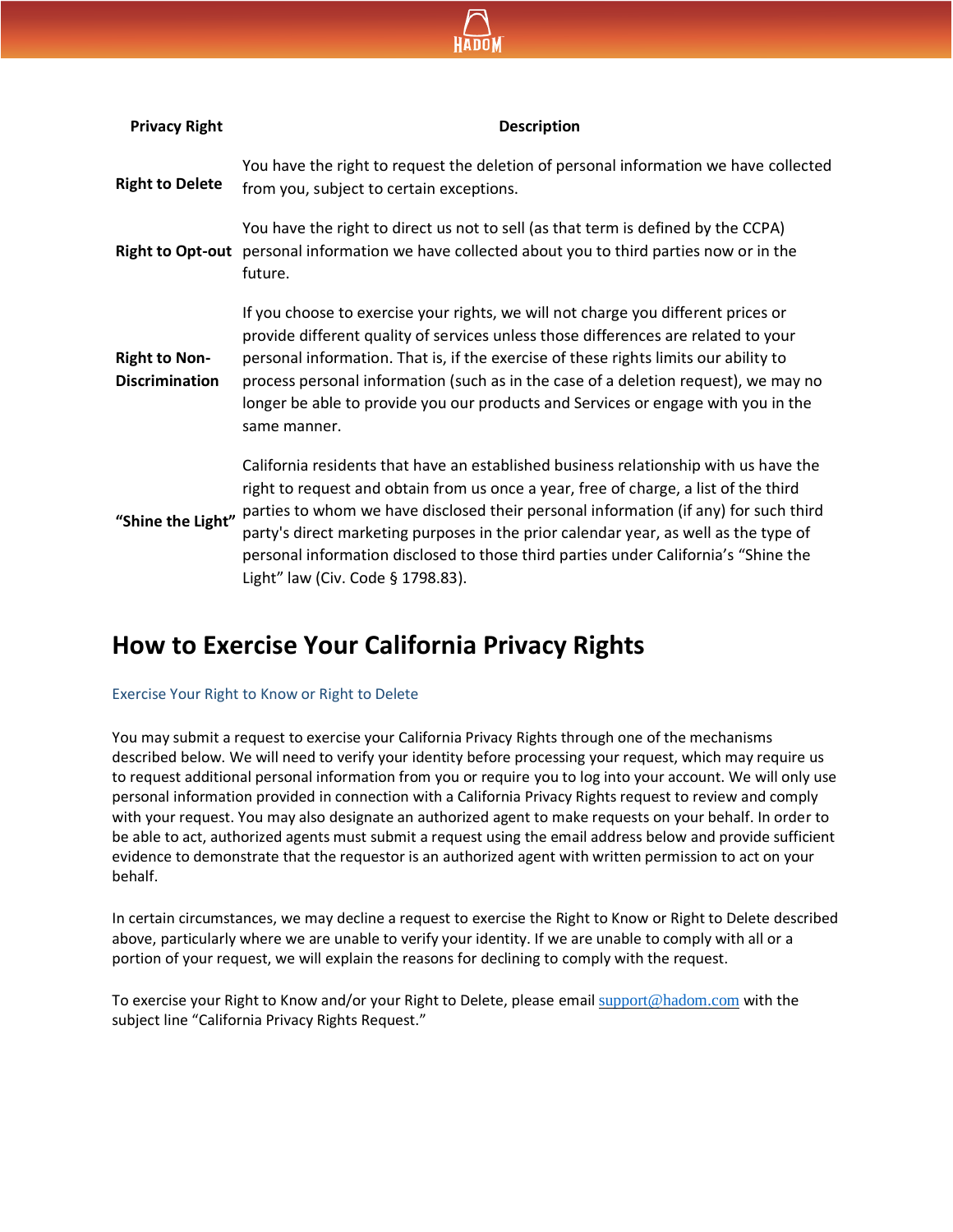

#### Exercise Your Right to Opt-out

Unless you have exercised your Right to Opt-out, we may disclose or "sell" your personal information to third parties for monetary or other valuable consideration. The third parties to whom we sell personal information may use such information for their own purposes in accordance with their own privacy policies. Remember, CCPA defines data "sales" broadly. While HADOM may disclose or otherwise share your personal information with select third parties, we do not sell your data to third parties in the traditional sense of the word, including collecting, compiling and then selling your data to data brokers, data resellers or other similar parties.

To exercise the Right to Opt-out of personal information sales, please email [support@hadom.com](mailto:support@hadom.com) with the subject line "California Privacy Rights Opt Out."

You do not need to create an account with us to exercise your Right to Opt-out. However, we may ask you to provide additional personal information so that we can properly identify you to track compliance with your opt-out request. We will only use personal information provided in an opt-out request to review and comply with the request. If you choose not to provide this information, we may only be able to process your request to the extent we are able to identify you in our data systems.

Once you make an opt-out request, *you may not opt back in to personal information sales.*

**Minors.** Our websites and online Services are not directed to, and we do not intend to, or knowingly, collect or solicit personal information from anyone under age 21. Please contact us at [support@hadom.com](mailto:privacy@grubhub.com) to inform us if you, or your child, are under the age of 21.

**"Shine the Light" disclosures.** California's "Shine the Light" law (Civil Code Section §1798.83) provides certain rights to California residents that have an established business relationship with us with regard to the disclosure of certain types of personal information to third parties for their direct marketing purposes. To opt-out of having your personal information disclosed to third parties for their direct marketing purposes, please click the Do Not Sell My Info link above.

### **Updates to This CA Notice**

We will update this CA Notice from time to time. When we make changes to this CA Notice, we will change the "Effective" date at the beginning of this notice. All changes shall be effective from the date of publication unless otherwise provided in the notification. If you do not cancel your Account before the date the revised CA Notice becomes effective, you will be subject to the revised CA Notice.

#### **Contact Us**

If you have any questions or requests in connection with this CA Notice or other privacy-related matters, please send an email to [support@hadom.com.](mailto:support@hadom.com)

Alternatively, inquiries may be addressed to:

Hadom Enterprises, LLC